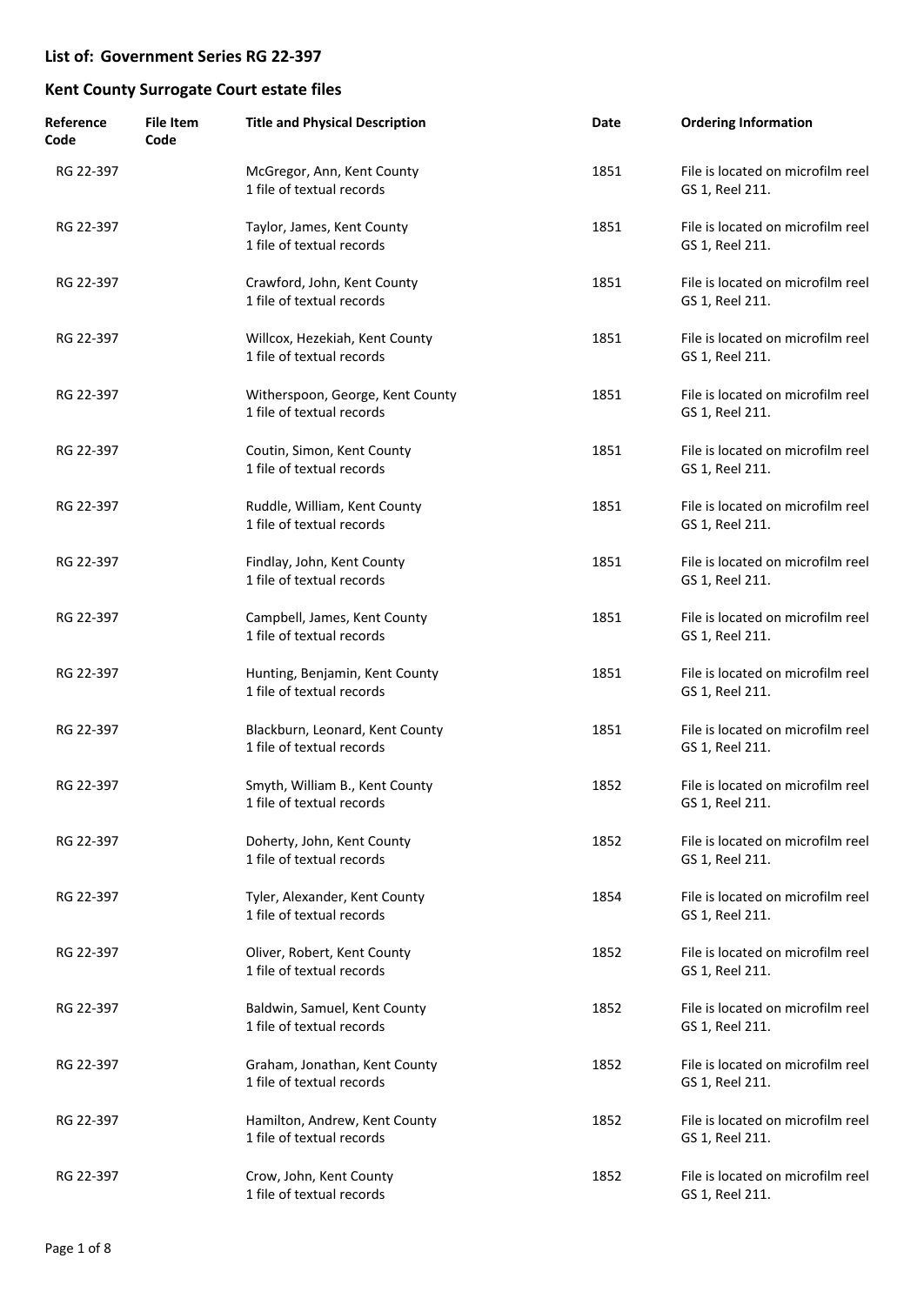| Reference<br>Code | <b>File Item</b><br>Code | <b>Title and Physical Description</b>                          | Date | <b>Ordering Information</b>                          |
|-------------------|--------------------------|----------------------------------------------------------------|------|------------------------------------------------------|
| RG 22-397         |                          | Scane, Thomas, Kent County<br>1 file of textual records        | 1853 | File is located on microfilm reel<br>GS 1, Reel 211. |
| RG 22-397         |                          | Richardson, Robert, Kent County<br>1 file of textual records   | 1853 | File is located on microfilm reel<br>GS 1, Reel 211. |
| RG 22-397         |                          | Whitesell, William, Kent County<br>1 file of textual records   | 1853 | File is located on microfilm reel<br>GS 1, Reel 211. |
| RG 22-397         |                          | Mitton, Edmund, Kent County<br>1 file of textual records       | 1853 | File is located on microfilm reel<br>GS 1, Reel 211. |
| RG 22-397         |                          | McKerral, John, Kent County<br>1 file of textual records       | 1853 | File is located on microfilm reel<br>GS 1, Reel 211. |
| RG 22-397         |                          | Merriden, Salem, Kent County<br>1 file of textual records      | 1853 | File is located on microfilm reel<br>GS 1, Reel 211. |
| RG 22-397         |                          | Ladd, Jacob, Kent County<br>1 file of textual records          | 1853 | File is located on microfilm reel<br>GS 1, Reel 211. |
| RG 22-397         |                          | Reardon, Edward, Kent County<br>1 file of textual records      | 1853 | File is located on microfilm reel<br>GS 1, Reel 211. |
| RG 22-397         |                          | Holmes, David, Kent County<br>1 file of textual records        | 1853 | File is located on microfilm reel<br>GS 1, Reel 211. |
| RG 22-397         |                          | Ewart, George, Kent County<br>1 file of textual records        | 1853 | File is located on microfilm reel<br>GS 1, Reel 211. |
| RG 22-397         |                          | Dolsen, Daniel, Kent County<br>1 file of textual records       | 1853 | File is located on microfilm reel<br>GS 1, Reel 211. |
| RG 22-397         |                          | Zax, Joseph, Kent County<br>1 file of textual records          | 1853 | File is located on microfilm reel<br>GS 1, Reel 211. |
| RG 22-397         |                          | Yates, Daniel, Kent County<br>1 file of textual records        | 1853 | File is located on microfilm reel<br>GS 1, Reel 211. |
| RG 22-397         |                          | Mulqueen, Michael, Kent County<br>1 file of textual records    | 1853 | File is located on microfilm reel<br>GS 1, Reel 211. |
| RG 22-397         |                          | Gee, Christopher, Kent County<br>1 file of textual records     | 1853 | File is located on microfilm reel<br>GS 1, Reel 211. |
| RG 22-397         |                          | Brown, Mary, Kent County<br>1 file of textual records          | 1854 | File is located on microfilm reel<br>GS 1, Reel 211. |
| RG 22-397         |                          | O'Heire, Edward, Kent County<br>1 file of textual records      | 1854 | File is located on microfilm reel<br>GS 1, Reel 211. |
| RG 22-397         |                          | Churchill, Joseph B., Kent County<br>1 file of textual records | 1854 | File is located on microfilm reel<br>GS 1, Reel 211. |
| RG 22-397         |                          | Bishop, Samuel, Kent County<br>1 file of textual records       | 1854 | File is located on microfilm reel<br>GS 1, Reel 211. |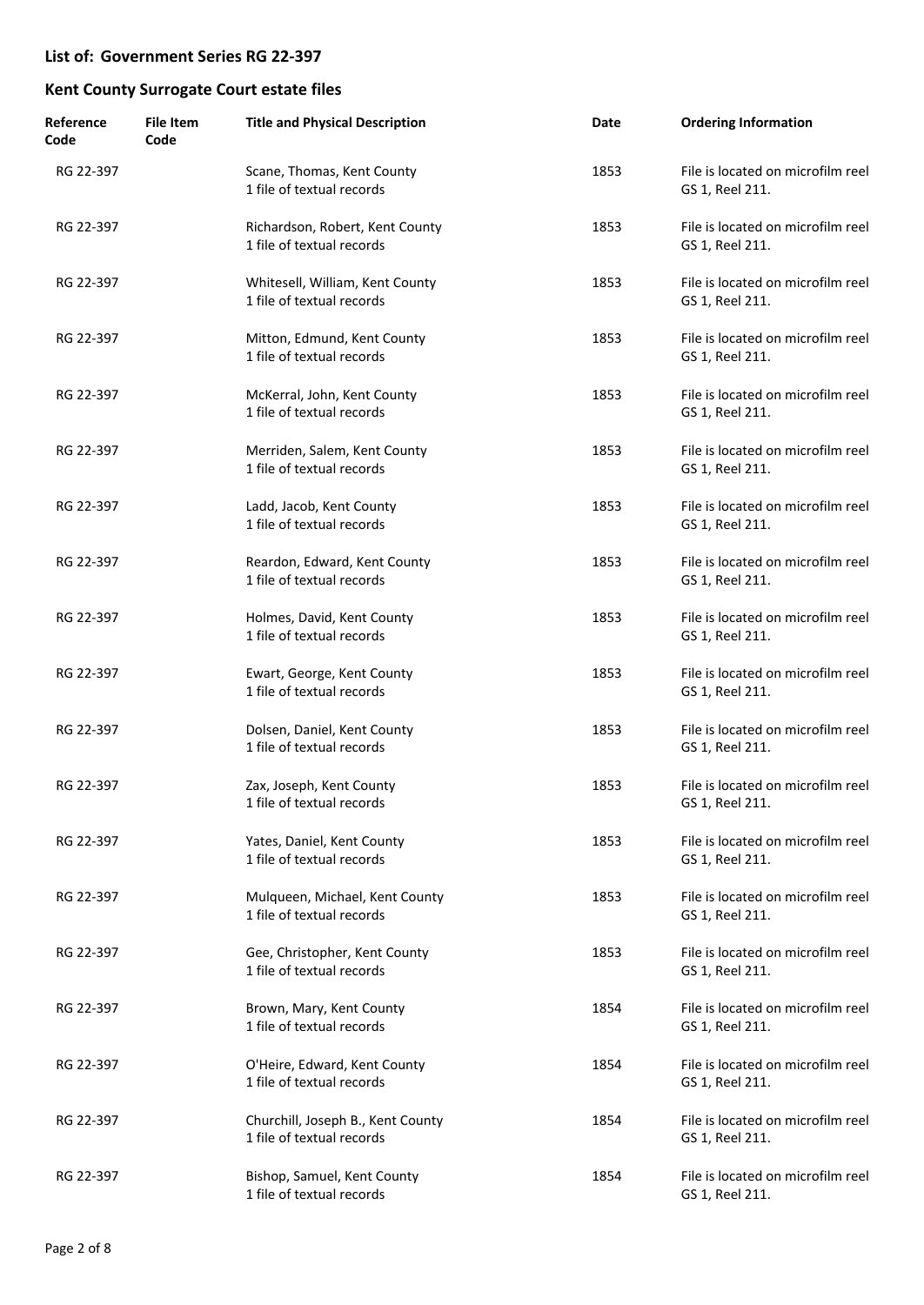| Reference<br>Code | <b>File Item</b><br>Code | <b>Title and Physical Description</b>                        | Date | <b>Ordering Information</b>                          |
|-------------------|--------------------------|--------------------------------------------------------------|------|------------------------------------------------------|
| RG 22-397         |                          | Martin, Henry, Kent County<br>1 file of textual records      | 1854 | File is located on microfilm reel<br>GS 1, Reel 211. |
| RG 22-397         |                          | Trudelle, Louis, Kent County<br>1 file of textual records    | 1854 | File is located on microfilm reel<br>GS 1, Reel 211. |
| RG 22-397         |                          | Smith, Henry L., Kent County<br>1 file of textual records    | 1854 | File is located on microfilm reel<br>GS 1, Reel 211. |
| RG 22-397         |                          | Farley, Robert, Kent County<br>1 file of textual records     | 1854 | File is located on microfilm reel<br>GS 1, Reel 211. |
| RG 22-397         |                          | Tyler, Alexander, Kent County<br>1 file of textual records   | 1854 | File is located on microfilm reel<br>GS 1, Reel 211. |
| RG 22-397         |                          | Little, James W., Kent County<br>1 file of textual records   | 1854 | File is located on microfilm reel<br>GS 1, Reel 211. |
| RG 22-397         |                          | Petchell, William, Kent County<br>1 file of textual records  | 1854 | File is located on microfilm reel<br>GS 1, Reel 211. |
| RG 22-397         |                          | Parr, Richard, Kent County<br>1 file of textual records      | 1854 | File is located on microfilm reel<br>GS 1, Reel 211. |
| RG 22-397         |                          | Dezzlet, Joseph, Kent County<br>1 file of textual records    | 1854 | File is located on microfilm reel<br>GS 1, Reel 211. |
| RG 22-397         |                          | Crowder, John, Kent County<br>1 file of textual records      | 1854 | File is located on microfilm reel<br>GS 1, Reel 211. |
| RG 22-397         |                          | Lark, Richard, Kent County<br>1 file of textual records      | 1854 | File is located on microfilm reel<br>GS 1, Reel 211. |
| RG 22-397         |                          | Nelson, Charles C., Kent County<br>1 file of textual records | 1854 | File is located on microfilm reel<br>GS 1, Reel 211. |
| RG 22-397         |                          | Watson, Mary, Kent County<br>1 file of textual records       | 1854 | File is located on microfilm reel<br>GS 1, Reel 211. |
| RG 22-397         |                          | Watson, Margaret, Kent County<br>1 file of textual records   | 1854 | File is located on microfilm reel<br>GS 1, Reel 211. |
| RG 22-397         |                          | Barnhart, Mary C., Kent County<br>1 file of textual records  | 1854 | File is located on microfilm reel<br>GS 1, Reel 211. |
| RG 22-397         |                          | Kingston, Ann, Kent County<br>1 file of textual records      | 1854 | File is located on microfilm reel<br>GS 1, Reel 211. |
| RG 22-397         |                          | Kingston, Francis, Kent County<br>1 file of textual records  | 1854 | File is located on microfilm reel<br>GS 1, Reel 211. |
| RG 22-397         |                          | Kingston, Mary, Kent County<br>1 file of textual records     | 1854 | File is located on microfilm reel<br>GS 1, Reel 211. |
| RG 22-397         |                          | Kingston, Paul T., Kent County<br>1 file of textual records  | 1854 | File is located on microfilm reel<br>GS 1, Reel 211. |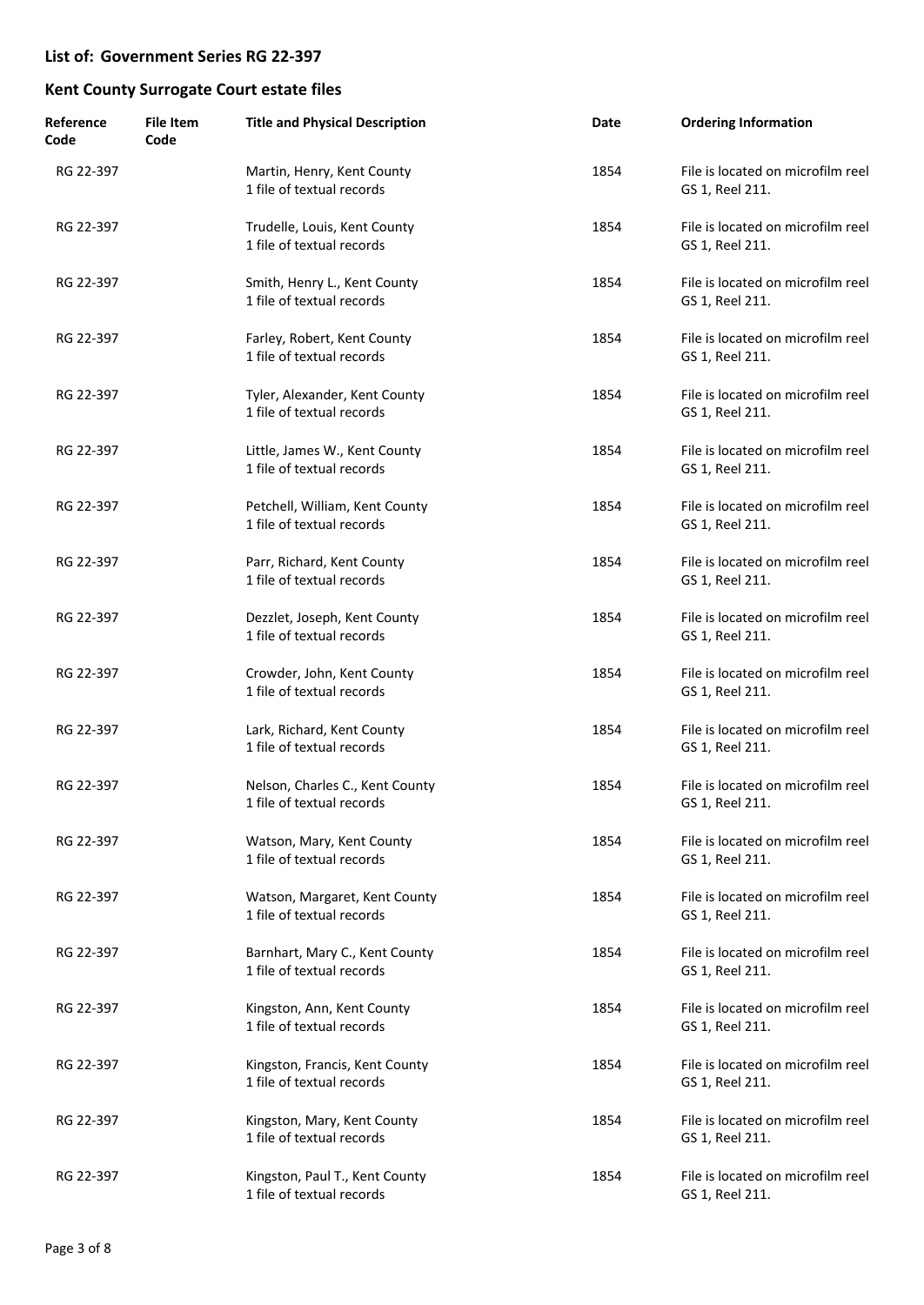| Reference<br>Code | <b>File Item</b><br>Code | <b>Title and Physical Description</b>                        | Date | <b>Ordering Information</b>                          |
|-------------------|--------------------------|--------------------------------------------------------------|------|------------------------------------------------------|
| RG 22-397         |                          | Maguire, George, Kent County<br>1 file of textual records    | 1854 | File is located on microfilm reel<br>GS 1, Reel 211. |
| RG 22-397         |                          | Lawens, Charity, Kent County<br>1 file of textual records    | 1854 | File is located on microfilm reel<br>GS 1, Reel 211. |
| RG 22-397         |                          | Lawens, Paschal P., Kent County<br>1 file of textual records | 1854 | File is located on microfilm reel<br>GS 1, Reel 211. |
| RG 22-397         |                          | Weir, John G., Kent County<br>1 file of textual records      | 1854 | File is located on microfilm reel<br>GS 1, Reel 211. |
| RG 22-397         |                          | Hopper, Daniel, Kent County<br>1 file of textual records     | 1854 | File is located on microfilm reel<br>GS 1, Reel 211. |
| RG 22-397         |                          | Morrison, Peter, Kent County<br>1 file of textual records    | 1854 | File is located on microfilm reel<br>GS 1, Reel 211. |
| RG 22-397         |                          | McDougall, Lachlan, Kent County<br>1 file of textual records | 1854 | File is located on microfilm reel<br>GS 1, Reel 211. |
| RG 22-397         |                          | Thumkin, Patrick, Kent County<br>1 file of textual records   | 1854 | File is located on microfilm reel<br>GS 1, Reel 211. |
| RG 22-397         |                          | Crandell, Caroline, Kent County<br>1 file of textual records | 1855 | File is located on microfilm reel<br>GS 1, Reel 211. |
| RG 22-397         |                          | Crandell, Edmund, Kent County<br>1 file of textual records   | 1855 | File is located on microfilm reel<br>GS 1, Reel 211. |
| RG 22-397         |                          | Stewart, Sally, Kent County<br>1 file of textual records     | 1855 | File is located on microfilm reel<br>GS 1, Reel 211. |
| RG 22-397         |                          | Harffy, William, Kent County<br>1 file of textual records    | 1855 | File is located on microfilm reel<br>GS 1, Reel 211. |
| RG 22-397         |                          | Dowling, Francis, Kent County<br>1 file of textual records   | 1855 | File is located on microfilm reel<br>GS 1, Reel 211. |
| RG 22-397         |                          | Buller, Henry, Kent County<br>1 file of textual records      | 1855 | File is located on microfilm reel<br>GS 1, Reel 211. |
| RG 22-397         |                          | Robinson, Charles, Kent County<br>1 file of textual records  | 1855 | File is located on microfilm reel<br>GS 1, Reel 211. |
| RG 22-397         |                          | Robinson, Francis, Kent County<br>1 file of textual records  | 1855 | File is located on microfilm reel<br>GS 1, Reel 211. |
| RG 22-397         |                          | Oaks, Amelia, Kent County<br>1 file of textual records       | 1855 | File is located on microfilm reel<br>GS 1, Reel 211. |
| RG 22-397         |                          | Oaks, Cornelius, Kent County<br>1 file of textual records    | 1855 | File is located on microfilm reel<br>GS 1, Reel 211. |
| RG 22-397         |                          | Oaks, Nathaniel N., Kent County<br>1 file of textual records | 1855 | File is located on microfilm reel<br>GS 1, Reel 211. |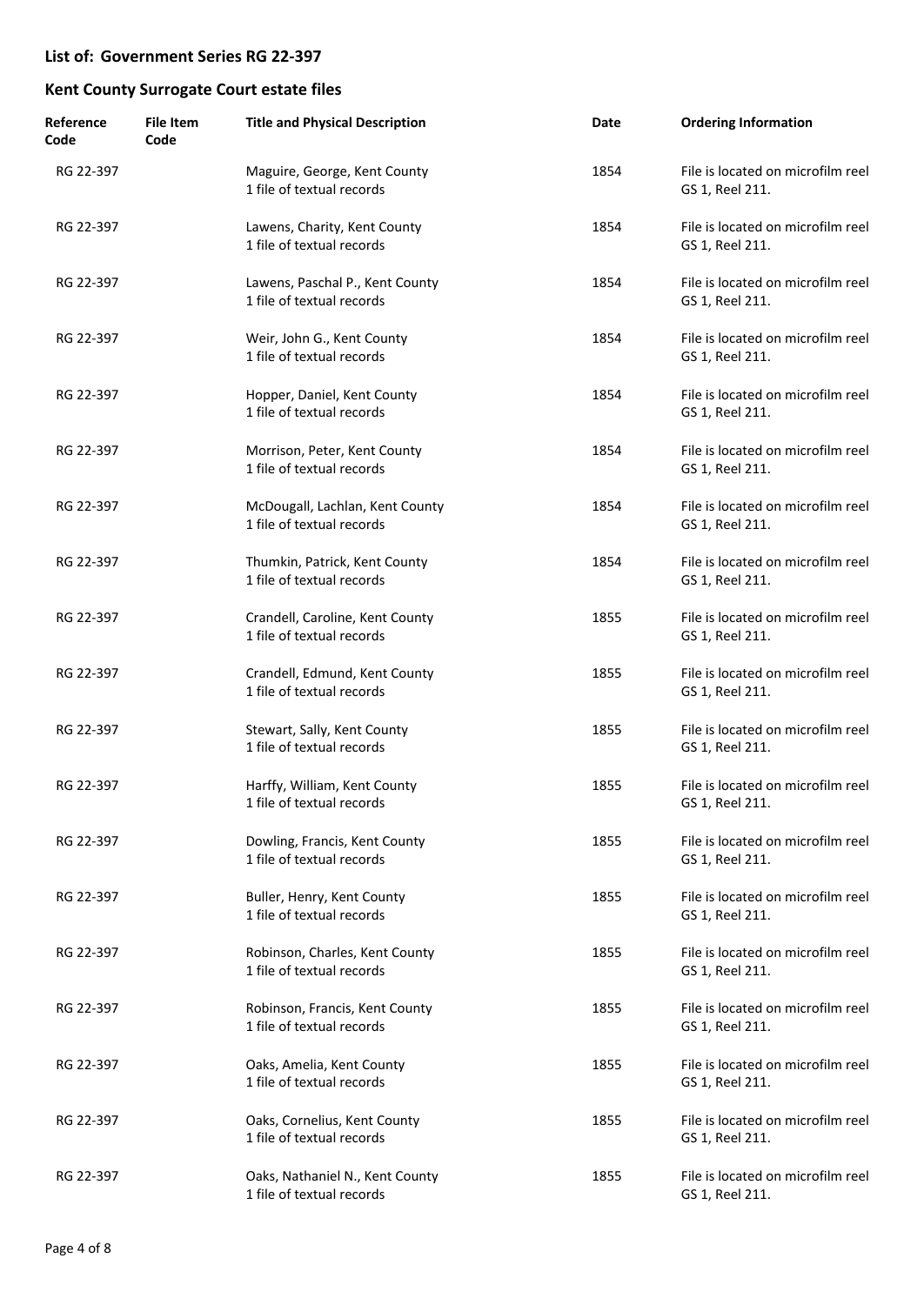| Reference<br>Code | <b>File Item</b><br>Code | <b>Title and Physical Description</b>                         | Date | <b>Ordering Information</b>                          |
|-------------------|--------------------------|---------------------------------------------------------------|------|------------------------------------------------------|
| RG 22-397         |                          | Anderson, William, Kent County<br>1 file of textual records   | 1855 | File is located on microfilm reel<br>GS 1, Reel 211. |
| RG 22-397         |                          | O'Hare, Edward, Kent County<br>1 file of textual records      | 1855 | File is located on microfilm reel<br>GS 1, Reel 211. |
| RG 22-397         |                          | Barron, Philip, Kent County<br>1 file of textual records      | 1855 | File is located on microfilm reel<br>GS 1, Reel 211. |
| RG 22-397         |                          | Shippey, Thomas, Kent County<br>1 file of textual records     | 1855 | File is located on microfilm reel<br>GS 1, Reel 211. |
| RG 22-397         |                          | Moore, Ephraim, Kent County<br>1 file of textual records      | 1855 | File is located on microfilm reel<br>GS 1, Reel 211. |
| RG 22-397         |                          | Loescher, Jacob, Kent County<br>1 file of textual records     | 1855 | File is located on microfilm reel<br>GS 1, Reel 211. |
| RG 22-397         |                          | Brau, Hollister, Kent County<br>1 file of textual records     | 1855 | File is located on microfilm reel<br>GS 1, Reel 211. |
| RG 22-397         |                          | Brau, Amy, Kent County<br>1 file of textual records           | 1855 | File is located on microfilm reel<br>GS 1, Reel 211. |
| RG 22-397         |                          | Mitchell, Robert, Kent County<br>1 file of textual records    | 1855 | File is located on microfilm reel<br>GS 1, Reel 211. |
| RG 22-397         |                          | Mitchell, Thomas, Kent County<br>1 file of textual records    | 1855 | File is located on microfilm reel<br>GS 1, Reel 211. |
| RG 22-397         |                          | Mitchell, Robert, Kent County<br>1 file of textual records    | 1855 | File is located on microfilm reel<br>GS 1, Reel 211. |
| RG 22-397         |                          | Mitchell, John, Kent County<br>1 file of textual records      | 1855 | File is located on microfilm reel<br>GS 1. Reel 211. |
| RG 22-397         |                          | Forster, William N., Kent County<br>1 file of textual records | 1855 | File is located on microfilm reel<br>GS 1, Reel 211. |
| RG 22-397         |                          | Stout, James, Kent County<br>1 file of textual records        | 1855 | File is located on microfilm reel<br>GS 1, Reel 211. |
| RG 22-397         |                          | Laidlaw, Adam, Kent County<br>1 file of textual records       | 1855 | File is located on microfilm reel<br>GS 1, Reel 211. |
| RG 22-397         |                          | Inglas, Gideon R., Kent County<br>1 file of textual records   | 1855 | File is located on microfilm reel<br>GS 1, Reel 211. |
| RG 22-397         |                          | Owen, Michael, Kent County<br>1 file of textual records       | 1855 | File is located on microfilm reel<br>GS 1, Reel 211. |
| RG 22-397         |                          | English, William, Kent County<br>1 file of textual records    | 1855 | File is located on microfilm reel<br>GS 1, Reel 211. |
| RG 22-397         |                          | Glidden, Achsa A., Kent County<br>1 file of textual records   | 1855 | File is located on microfilm reel<br>GS 1, Reel 211. |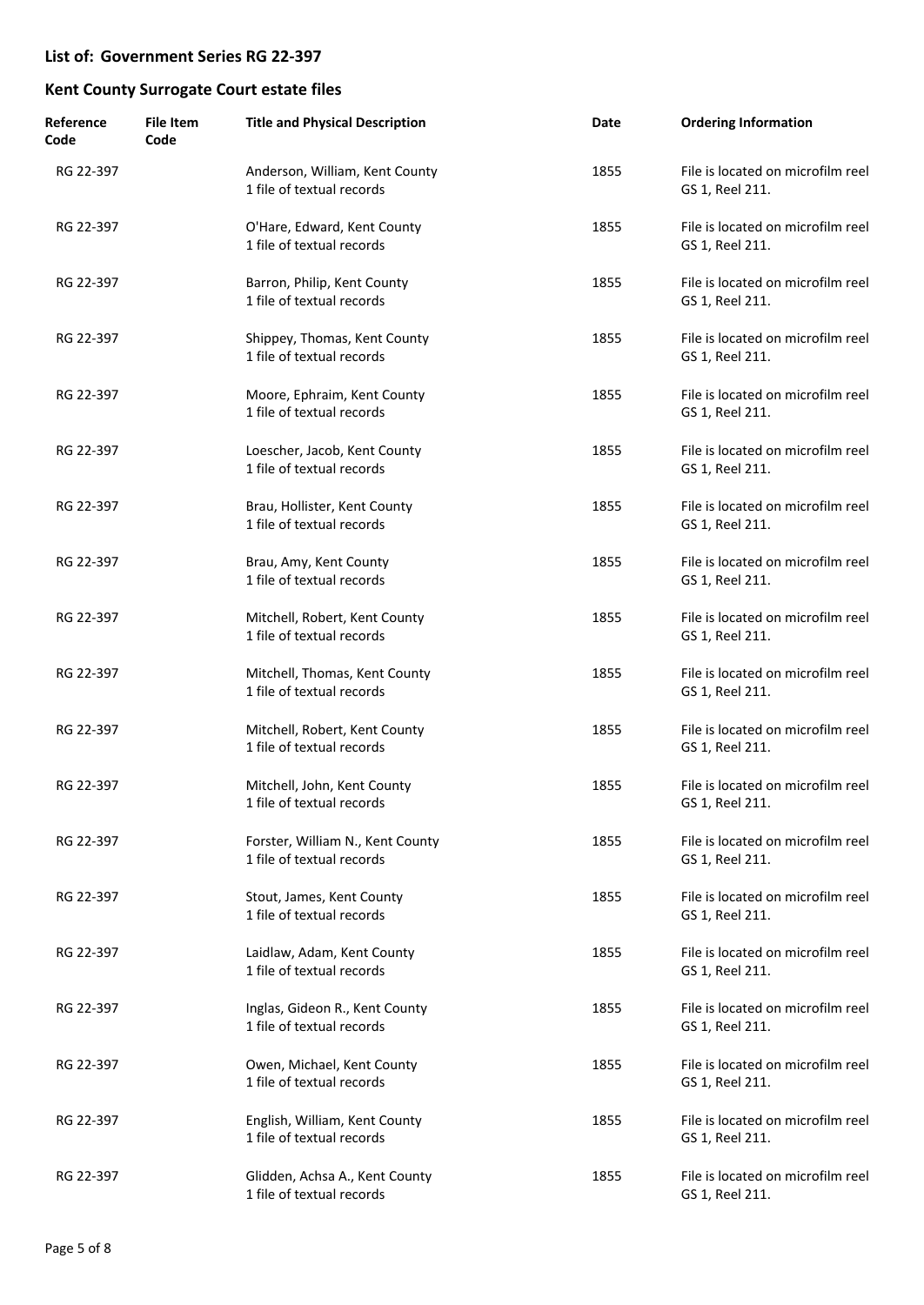| Reference<br>Code | <b>File Item</b><br>Code | <b>Title and Physical Description</b>                           | Date | <b>Ordering Information</b>                          |
|-------------------|--------------------------|-----------------------------------------------------------------|------|------------------------------------------------------|
| RG 22-397         |                          | Glidden, Lucy E., Kent County<br>1 file of textual records      | 1855 | File is located on microfilm reel<br>GS 1, Reel 211. |
| RG 22-397         |                          | Glidden, Omar, Kent County<br>1 file of textual records         | 1855 | File is located on microfilm reel<br>GS 1, Reel 211. |
| RG 22-397         |                          | MacHurn, Fleming, Kent County<br>1 file of textual records      | 1855 | File is located on microfilm reel<br>GS 1, Reel 211. |
| RG 22-397         |                          | Flagg, Henry, Kent County<br>1 file of textual records          | 1855 | File is located on microfilm reel<br>GS 1, Reel 211. |
| RG 22-397         |                          | Sheridan, Owen, Kent County<br>1 file of textual records        | 1855 | File is located on microfilm reel<br>GS 1, Reel 211. |
| RG 22-397         |                          | Shaw, John, Kent County<br>1 file of textual records            | 1855 | File is located on microfilm reel<br>GS 1, Reel 211. |
| RG 22-397         |                          | Sharkelton, John W., Kent County<br>1 file of textual records   | 1855 | File is located on microfilm reel<br>GS 1, Reel 211. |
| RG 22-397         |                          | Sinclair, Samuel, Kent County<br>1 file of textual records      | 1855 | File is located on microfilm reel<br>GS 1, Reel 211. |
| RG 22-397         |                          | Coatsworth, Robert, Kent County<br>1 file of textual records    | 1855 | File is located on microfilm reel<br>GS 1, Reel 211. |
| RG 22-397         |                          | Gallagher, William D., Kent County<br>1 file of textual records | 1855 | File is located on microfilm reel<br>GS 1, Reel 211. |
| RG 22-397         |                          | Bannister, Samuel, Kent County<br>1 file of textual records     | 1855 | File is located on microfilm reel<br>GS 1, Reel 211. |
| RG 22-397         |                          | Tipiman, Joseph, Kent County<br>1 file of textual records       | 1855 | File is located on microfilm reel<br>GS 1, Reel 211. |
| RG 22-397         |                          | Cameron, George, Kent County<br>1 file of textual records       | 1856 | File is located on microfilm reel<br>GS 1, Reel 211. |
| RG 22-397         |                          | Traxler, Michael, Kent County<br>1 file of textual records      | 1856 | File is located on microfilm reel<br>GS 1, Reel 211. |
| RG 22-397         |                          | Shaw, Amos, Kent County<br>1 file of textual records            | 1856 | File is located on microfilm reel<br>GS 1, Reel 211. |
| RG 22-397         |                          | Williams, Abraham, Kent County<br>1 file of textual records     | 1857 | File is located on microfilm reel<br>GS 1, Reel 211. |
| RG 22-397         |                          | Wiese, William, Kent County<br>1 file of textual records        | 1857 | File is located on microfilm reel<br>GS 1, Reel 211. |
| RG 22-397         |                          | Beryce, Shedrach, Kent County<br>1 file of textual records      | 1857 | File is located on microfilm reel<br>GS 1, Reel 211. |
| RG 22-397         |                          | Sommerville, William, Kent County<br>1 file of textual records  | 1857 | File is located on microfilm reel<br>GS 1, Reel 211. |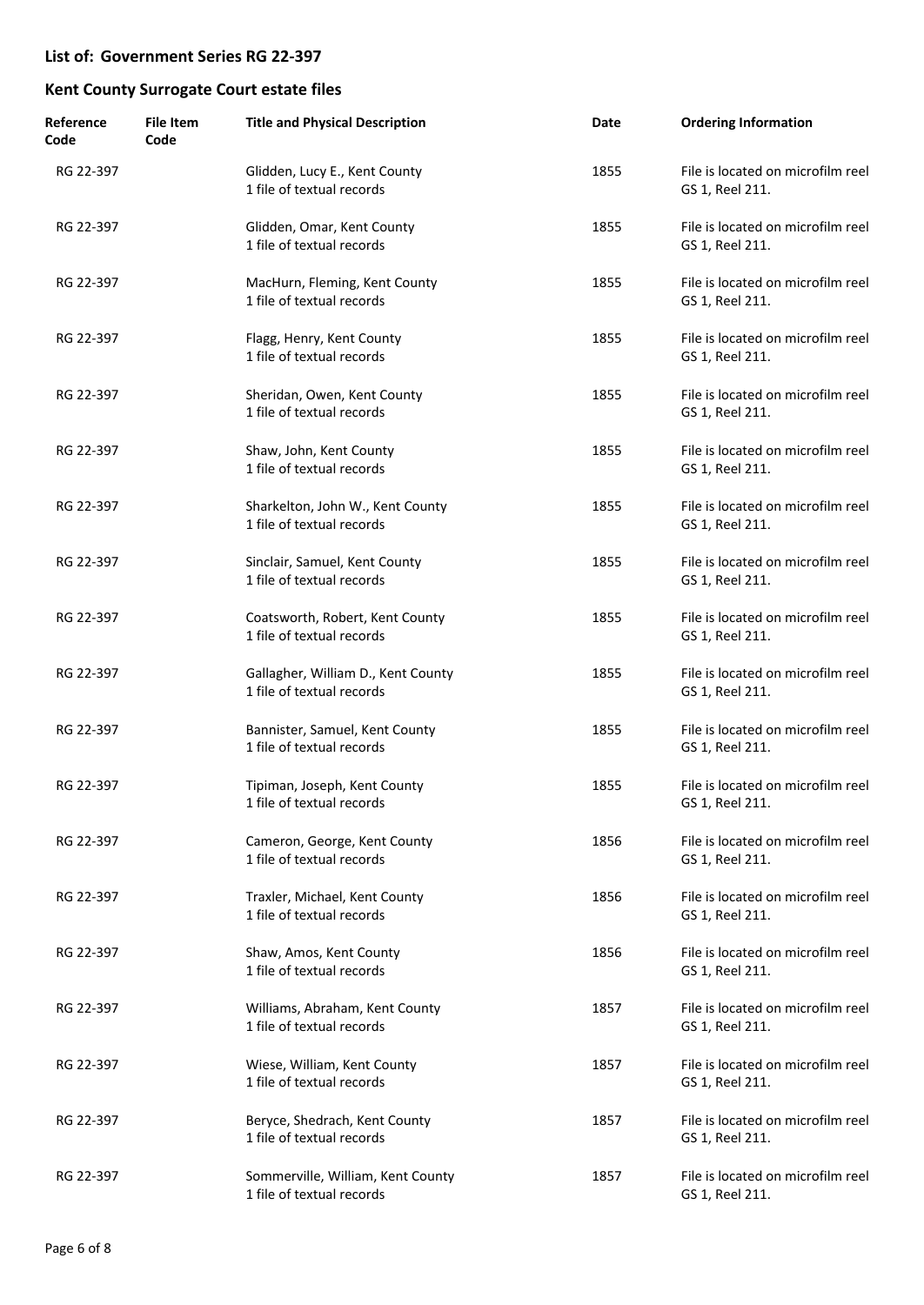| Reference<br>Code | <b>File Item</b><br>Code | <b>Title and Physical Description</b>                         | Date | <b>Ordering Information</b>                          |
|-------------------|--------------------------|---------------------------------------------------------------|------|------------------------------------------------------|
| RG 22-397         |                          | Ruddle, James, Kent County<br>1 file of textual records       | 1856 | File is located on microfilm reel<br>GS 1, Reel 211. |
| RG 22-397         |                          | Sereus, John, Kent County<br>1 file of textual records        | 1856 | File is located on microfilm reel<br>GS 1, Reel 211. |
| RG 22-397         |                          | McLean, John, Kent County<br>1 file of textual records        | 1856 | File is located on microfilm reel<br>GS 1, Reel 211. |
| RG 22-397         |                          | Acke, Joseph, Kent County<br>1 file of textual records        | 1856 | File is located on microfilm reel<br>GS 1, Reel 211. |
| RG 22-397         |                          | Degge, James, Kent County<br>1 file of textual records        | 1856 | File is located on microfilm reel<br>GS 1, Reel 211. |
| RG 22-397         |                          | McKay, John, Kent County<br>1 file of textual records         | 1856 | File is located on microfilm reel<br>GS 1, Reel 211. |
| RG 22-397         |                          | Jackson, William, Kent County<br>1 file of textual records    | 1856 | File is located on microfilm reel<br>GS 1, Reel 211. |
| RG 22-397         |                          | Fields, Gilbert, Kent County<br>1 file of textual records     | 1856 | File is located on microfilm reel<br>GS 1, Reel 211. |
| RG 22-397         |                          | Lamport, Uriah, Kent County<br>1 file of textual records      | 1856 | File is located on microfilm reel<br>GS 1, Reel 211. |
| RG 22-397         |                          | Burrowes, Brackett, Kent County<br>1 file of textual records  | 1856 | File is located on microfilm reel<br>GS 1, Reel 211. |
| RG 22-397         |                          | Cain, John, Kent County<br>1 file of textual records          | 1856 | File is located on microfilm reel<br>GS 1, Reel 211. |
| RG 22-397         |                          | Croft, William, Kent County<br>1 file of textual records      | 1856 | File is located on microfilm reel<br>GS 1, Reel 211. |
| RG 22-397         |                          | Bodfisch, Joseph P., Kent County<br>1 file of textual records | 1856 | File is located on microfilm reel<br>GS 1, Reel 211. |
| RG 22-397         |                          | Buckler, Robert, Kent County<br>1 file of textual records     | 1857 | File is located on microfilm reel<br>GS 1, Reel 211. |
| RG 22-397         |                          | McIntyre, Malcolm, Kent County<br>1 file of textual records   | 1857 | File is located on microfilm reel<br>GS 1, Reel 211. |
| RG 22-397         |                          | Smith, Andrew, Kent County<br>1 file of textual records       | 1857 | File is located on microfilm reel<br>GS 1, Reel 211. |
| RG 22-397         |                          | Dale, James, Kent County<br>1 file of textual records         | 1856 | File is located on microfilm reel<br>GS 1, Reel 211. |
| RG 22-397         |                          | Hughson, James, Kent County<br>1 file of textual records      | 1857 | File is located on microfilm reel<br>GS 1, Reel 211. |
| RG 22-397         |                          | Findlay, Francis J., Kent County<br>1 file of textual records | 1857 | File is located on microfilm reel<br>GS 1, Reel 211. |